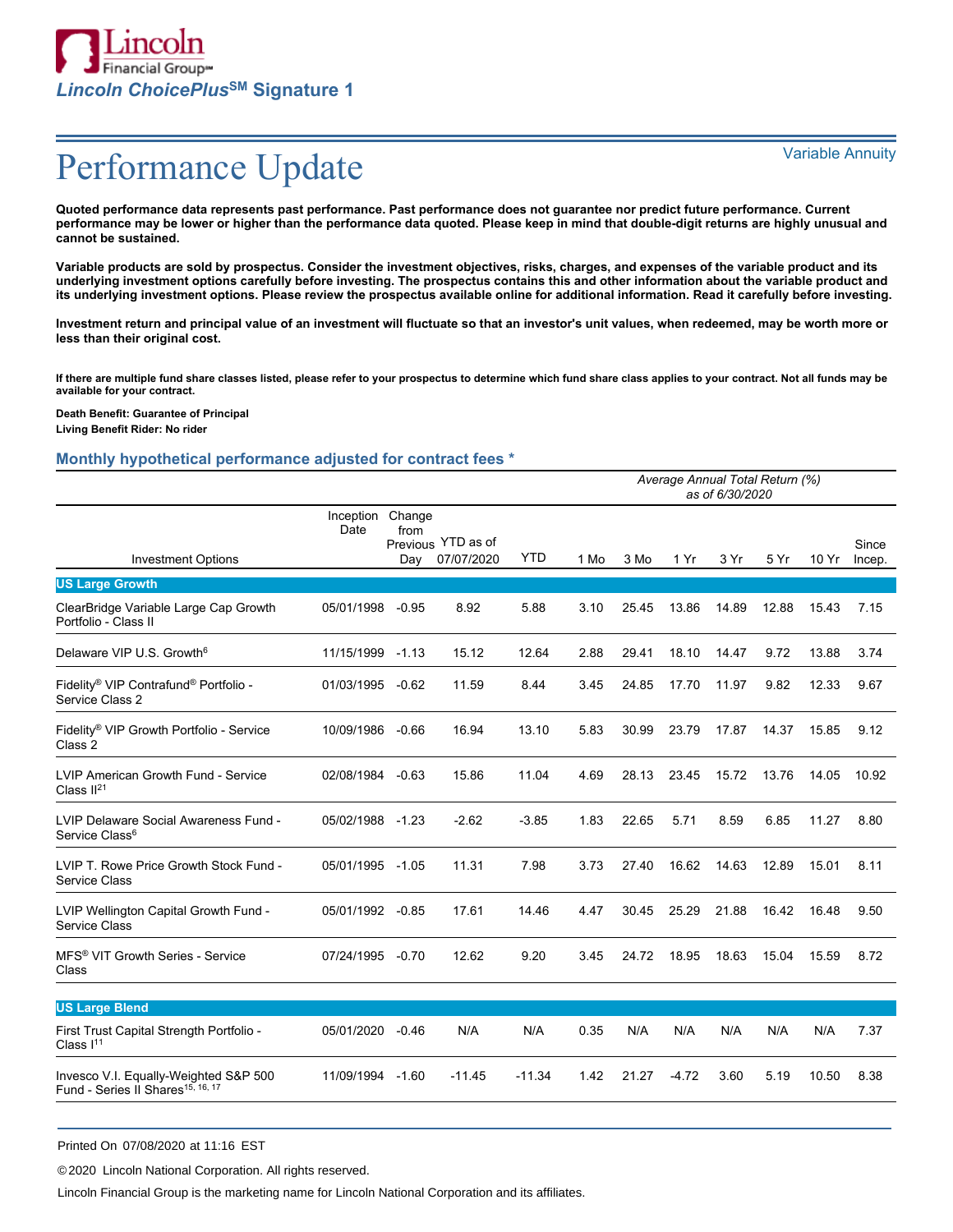## **Monthly hypothetical performance adjusted for contract fees \***

|                                                                                            | Average Annual Total Return (%)<br>as of 6/30/2020 |                       |                                  |            |      |       |              |         |         |         |                 |
|--------------------------------------------------------------------------------------------|----------------------------------------------------|-----------------------|----------------------------------|------------|------|-------|--------------|---------|---------|---------|-----------------|
| <b>Investment Options</b>                                                                  | Inception<br>Date                                  | Change<br>from<br>Dav | Previous YTD as of<br>07/07/2020 | <b>YTD</b> | 1 Mo | 3 Mo  | 1 Yr         | 3 Yr    | 5 Yr    | 10 Yr   | Since<br>Incep. |
| LVIP Dimensional U.S. Core Equity 1<br>Fund - Service Class                                | 12/28/1981                                         | $-1.34$               | $-7.94$                          | $-8.41$    | 1.78 | 21.08 | 0.05         | 5.90    | 6.53    | 10.67   | 8.56            |
| LVIP Dimensional U.S. Core Equity 2<br>Fund - Service Class                                | 04/30/2015 -1.43                                   |                       | $-9.62$                          | -9.81      | 1.86 | 21.69 | $-1.86$      | 4.03    | 5.12    | N/A     | 4.87            |
| LVIP SSGA S&P 500 Index Fund -<br>Service Class <sup>16, 27</sup>                          | 05/01/2000 -1.09                                   |                       | $-2.64$                          | $-4.03$    | 1.83 | 20.01 | 5.51         | 8.73    | 8.77    | 11.94   | 3.97            |
| LVIP Vanguard Domestic Equity ETF<br>Fund - Service Class <sup>9, 12</sup>                 | 04/29/2011                                         | -1.07                 | $-3.01$                          | $-4.26$    | 1.86 | 20.50 | 4.56         | 8.07    | 8.00    | N/A     | 8.78            |
| <b>International Eqty</b>                                                                  |                                                    |                       |                                  |            |      |       |              |         |         |         |                 |
| AB VPS Global Thematic Growth<br>Portfolio - Class B <sup>1, 2</sup>                       | 01/11/1996 -0.43                                   |                       | 9.30                             | 5.87       | 4.04 | 26.58 | 12.76        | 10.40   | 8.41    | 8.41    | 4.64            |
| Delaware VIP Emerging Markets <sup>1, 6, 7</sup>                                           | 05/01/1997 -1.58                                   |                       | $-2.30$                          | -7.31      | 9.80 | 26.35 | 4.39         | 2.61    | 3.82    | 3.13    | 5.40            |
| Invesco V.I. International Growth Fund -<br>Series II Shares <sup>1</sup>                  | 05/05/1993                                         | $-0.88$               | -6.35                            | -8.91      | 4.32 | 17.34 | $-3.09$      | 1.04    | 1.44    | 5.00    | 4.66            |
| LVIP American Global Growth Fund -<br>Service Class II <sup>1, 21</sup>                    | 04/30/1997 -0.88                                   |                       | 7.02                             | 3.23       | 4.31 | 23.81 | 14.19        | 10.52   | 9.06    | 10.93   | 8.06            |
| <b>LVIP American Global Small</b><br>Capitalization - Service Class II <sup>1, 3, 21</sup> | 04/30/1998                                         | $-0.85$               | $-2.37$                          | $-4.12$    | 4.08 | 28.75 | 4.05         | 6.51    | 3.13    | 7.15    | 7.22            |
| LVIP American International Fund -<br>Service Class II <sup>1, 21</sup>                    | 05/01/1990                                         | $-0.89$               | $-9.33$                          | $-12.06$   | 4.13 | 17.12 | $-6.65$      | 0.09    | 1.52    | 4.51    | 5.57            |
| <b>LVIP Dimensional International Core</b><br>Equity Fund - Service Class <sup>1</sup>     | 04/30/2015 -1.28                                   |                       | $-13.91$                         | $-14.89$   | 2.97 | 17.94 | $-9.06$      | $-3.07$ | $-0.42$ | N/A     | $-0.92$         |
| LVIP MFS International Growth Fund -<br>Service Class <sup>1</sup>                         | 01/01/1998 -1.32                                   |                       | $-4.01$                          | $-5.56$    | 4.27 | 17.12 | 0.19         | 5.64    | 5.65    | 6.85    | 3.01            |
| LVIP Mondrian International Value Fund<br>- Service Class <sup>1</sup>                     | 05/01/1991                                         | $-1.66$               | $-19.51$                         | $-20.51$   | 3.72 | 9.47  | $-15.16$     | $-4.68$ | $-2.20$ | 2.74    | 4.07            |
| LVIP SSGA Developed International 150<br>Fund - Service Class <sup>1</sup>                 | 04/30/2008 -1.93                                   |                       | $-21.92$                         | $-22.25$   | 3.25 |       | 13.01 -17.58 | -7.08   | $-3.02$ | 2.41    | $-0.97$         |
| LVIP SSGA Emerging Markets 100 Fund<br>- Service Class <sup>1, 7</sup>                     | 06/18/2008 -1.76                                   |                       | $-17.09$                         | $-20.02$   | 2.63 | 12.73 | $-18.33$     | $-8.08$ | $-4.13$ | $-0.73$ | $-0.27$         |
| LVIP SSGA Emerging Markets Equity<br>Index Fund - Service Class <sup>1, 3, 7, 14, 16</sup> | 10/31/2018 -1.23                                   |                       | -5.84                            | $-10.49$   | 7.51 | 18.57 | $-5.19$      | N/A     | N/A     | N/A     | 2.62            |
| LVIP SSGA International Index Fund -<br>Service Class <sup>1, 16, 26</sup>                 | 04/30/2008 -1.39                                   |                       | $-10.30$                         | $-11.60$   | 3.76 | 15.62 | -6.47        | $-0.87$ | 0.28    | 3.88    | $-0.54$         |
| LVIP Vanguard International Equity ETF<br>Fund - Service Class <sup>1, 9, 12</sup>         | 04/29/2011                                         | -1.45                 | -9.22                            | $-11.58$   | 3.86 | 16.40 | $-5.61$      | $-0.52$ | 0.95    | N/A     | 0.91            |

Printed On 07/08/2020 at 11:16 EST

©2020 Lincoln National Corporation. All rights reserved.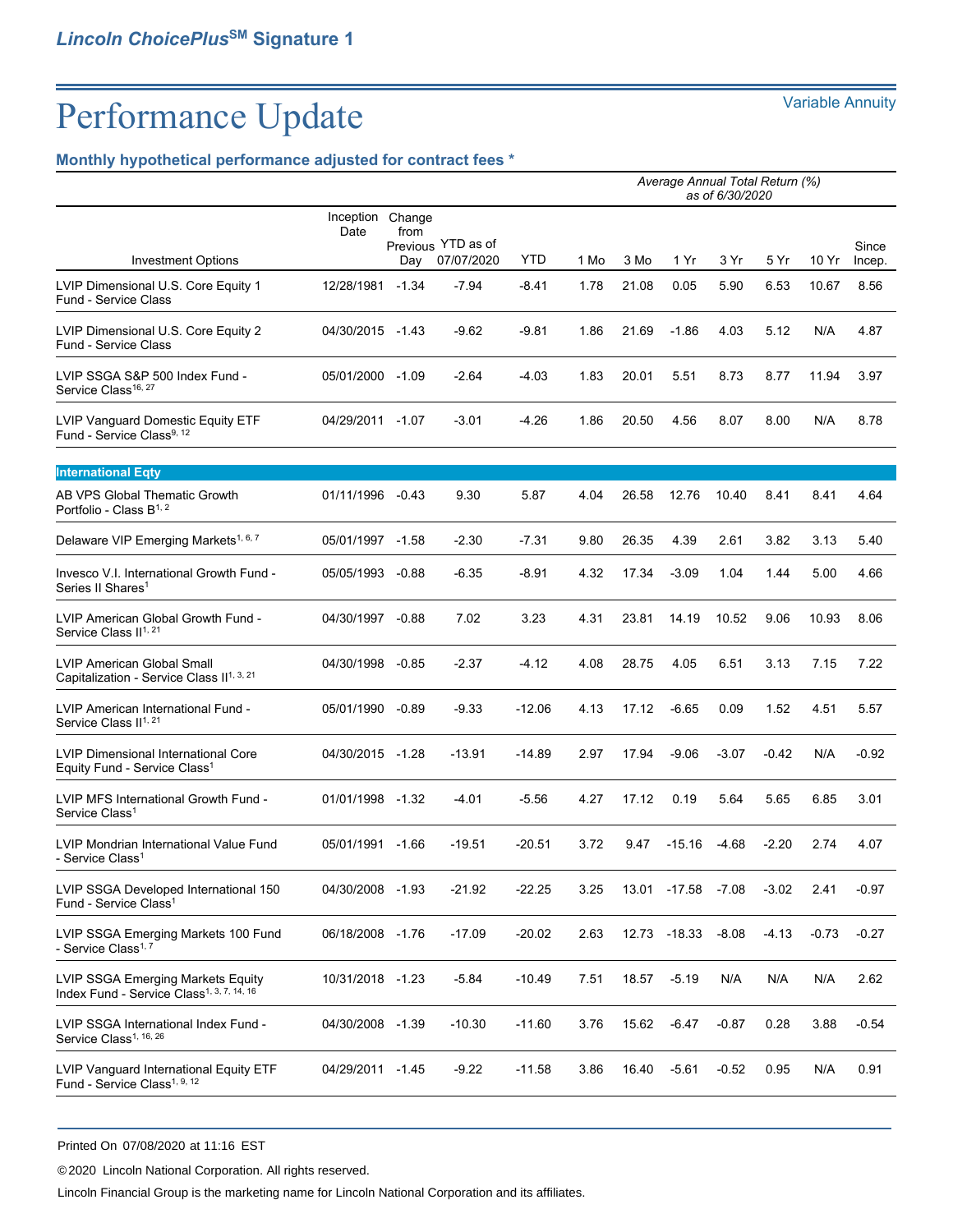## **Monthly hypothetical performance adjusted for contract fees \***

|                                                                                                        | Average Annual Total Return (%)<br>as of 6/30/2020 |                       |                                  |         |      |       |         |      |      |       |                 |
|--------------------------------------------------------------------------------------------------------|----------------------------------------------------|-----------------------|----------------------------------|---------|------|-------|---------|------|------|-------|-----------------|
| <b>Investment Options</b>                                                                              | Inception<br>Date                                  | Change<br>from<br>Day | Previous YTD as of<br>07/07/2020 | YTD     | 1 Mo | 3 Mo  | 1 Yr    | 3 Yr | 5 Yr | 10 Yr | Since<br>Incep. |
| <b>Bond</b>                                                                                            |                                                    |                       |                                  |         |      |       |         |      |      |       |                 |
| Delaware VIP Diversified Income <sup>5, 6</sup>                                                        | 05/16/2003                                         | 0.27                  | 5.73                             | 4.80    | 1.18 | 6.24  | 6.62    | 3.48 | 2.57 | 2.61  | 3.92            |
| Delaware VIP Limited-Term Diversified<br>Income $5, 6$                                                 | 07/27/1988                                         | 0.10                  | 2.27                             | 2.07    | 0.40 | 2.83  | 2.88    | 1.33 | 0.94 | 0.53  | 3.08            |
| JPMorgan Insurance Trust Core Bond<br>Portfolio - Class 2 <sup>5</sup>                                 | 05/01/1997                                         | 0.26                  | 5.32                             | 4.89    | 1.03 | 3.09  | 6.30    | 3.35 | 2.37 | 2.28  | 3.67            |
| LVIP BlackRock Inflation Protected Bond<br>Fund - Service Class <sup>5</sup>                           | 04/30/2010 -0.02                                   |                       | 1.42                             | 1.15    | 0.78 | 2.81  | 1.86    | 1.67 | 0.62 | 0.86  | 0.94            |
| LVIP Delaware Bond Fund - Service<br>Class <sup>5, 6</sup>                                             | 12/28/1981                                         | 0.17                  | 6.28                             | 5.67    | 1.02 | 5.02  | 7.19    | 3.71 | 2.69 | 2.53  | 6.13            |
| LVIP Delaware Diversified Floating Rate<br>Fund - Service Class <sup>6, 24</sup>                       | 04/30/2010                                         | 0.02                  | $-0.86$                          | $-1.03$ | 0.51 | 3.45  | $-0.30$ | 0.36 | 0.09 | 0.07  | $-0.05$         |
| LVIP Dimensional/Vanguard Total Bond<br>Fund - Service Class <sup>5, 9</sup>                           | 04/29/2011                                         | 0.13                  | 3.79                             | 3.46    | 0.53 | 3.07  | 4.87    | 2.55 | 1.79 | N/A   | 1.41            |
| LVIP Global Income Fund - Service<br>Class <sup>1, 5, 14, 23</sup>                                     | 05/04/2009                                         | $-0.04$               | 2.52                             | 2.27    | 0.35 | 2.02  | 2.98    | 2.62 | 1.60 | 1.52  | 2.16            |
| LVIP JPMorgan High Yield Fund -<br>Service Class <sup>18</sup>                                         | 04/30/2010                                         | 0.06                  | $-4.52$                          | $-5.77$ | 0.57 | 7.90  | $-3.75$ | 0.64 | 1.81 | 4.01  | 3.58            |
| LVIP PIMCO Low Duration Bond Fund -<br>Service Class <sup>5</sup>                                      | 04/30/2014                                         | 0.01                  | 2.22                             | 2.18    | 0.86 | 3.16  | 2.44    | 1.05 | 0.82 | N/A   | 0.64            |
| LVIP SSGA Bond Index Fund - Service<br>Class <sup>5, 16</sup>                                          | 04/30/2008                                         | 0.23                  | 5.90                             | 5.48    | 0.51 | 2.30  | 6.89    | 3.42 | 2.39 | 1.88  | 2.32            |
| LVIP SSGA Short-Term Bond Index<br>Fund - Service Class <sup>5, 14, 16</sup>                           | 04/30/2018                                         | 0.00                  | 1.94                             | 1.86    | 0.50 | 3.63  | 2.62    | N/A  | N/A  | N/A   | 2.56            |
| LVIP Western Asset Core Bond Fund -<br>Service Class <sup>5</sup>                                      | 07/12/2016                                         | 0.16                  | 5.21                             | 4.48    | 1.23 | 5.82  | 6.56    | 3.84 | N/A  | N/A   | 2.29            |
| <b>Asset Allocation</b>                                                                                |                                                    |                       |                                  |         |      |       |         |      |      |       |                 |
| American Century VP Balanced Fund -<br>Class II <sup>4</sup>                                           | 05/01/1991                                         | $-0.50$               | 1.55                             | 0.81    | 1.21 | 12.92 | 5.82    | 6.28 | 5.20 | 7.48  | 5.51            |
| BlackRock Global Allocation V.I. Fund -<br>Class $III1, 4$                                             | 02/28/1992                                         | $-0.61$               | 1.25                             | $-0.30$ | 1.92 | 14.31 | 5.39    | 3.53 | 3.05 | 4.78  | 5.57            |
| Fidelity® VIP Balanced Portfolio - Service<br>Class $2^{4,9}$                                          | 01/03/1995                                         | $-0.62$               | 2.54                             | 1.19    | 2.52 | 17.49 | 8.86    | 7.58 | 6.64 | 8.80  | 5.78            |
| Fidelity <sup>®</sup> VIP FundsManager <sup>®</sup> 50%<br>Portfolio - Service Class 2 <sup>4, 9</sup> | 04/13/2006                                         | $-0.41$               | 1.01                             | 0.03    | 1.75 | 12.27 | 5.32    | 4.64 | 4.11 | 5.81  | 3.88            |

Printed On 07/08/2020 at 11:16 EST

©2020 Lincoln National Corporation. All rights reserved.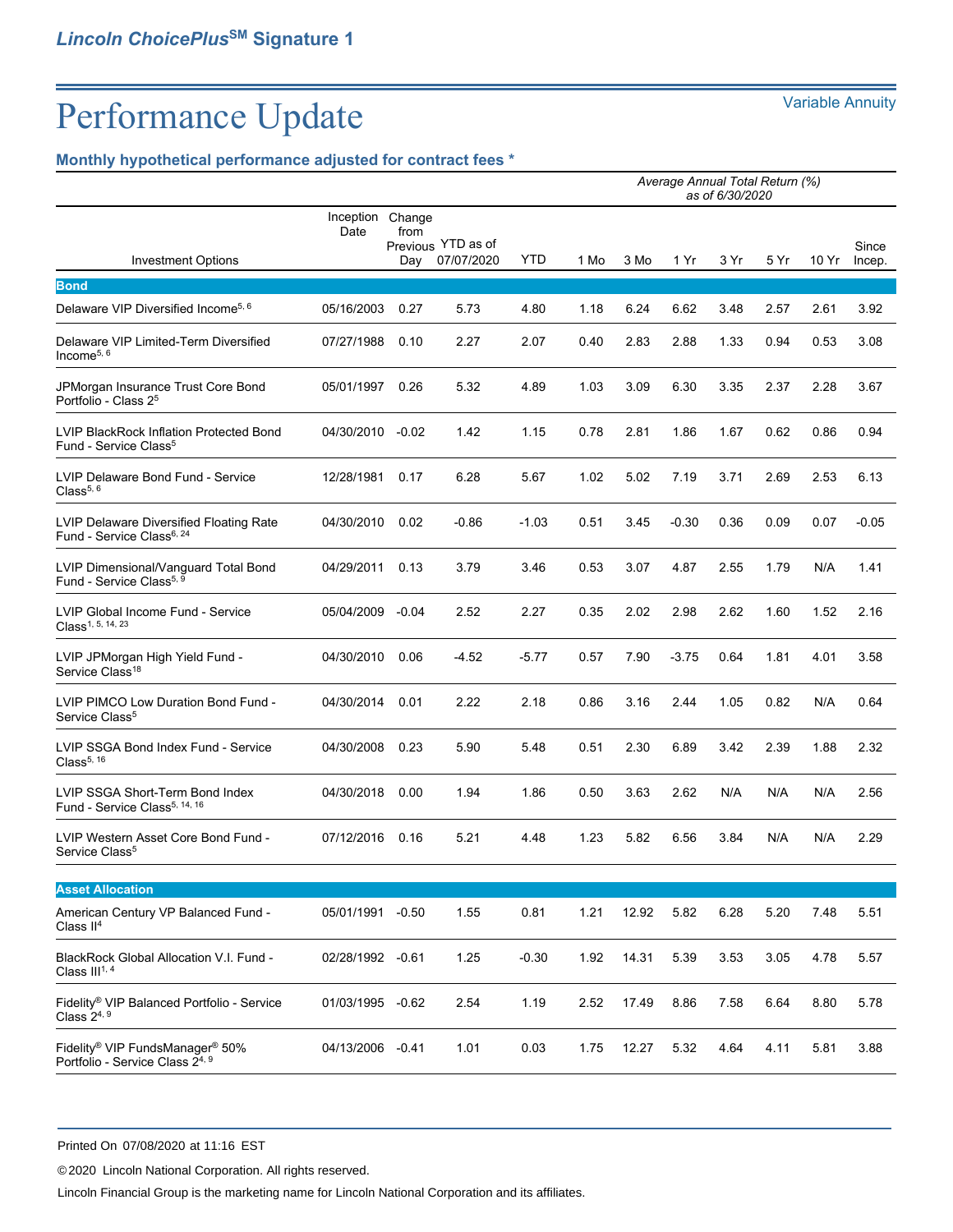### **Monthly hypothetical performance adjusted for contract fees \***

|                                                                                                                        |                   |                       | Average Annual Total Return (%)<br>as of 6/30/2020 |          |         |       |         |         |      |       |                 |
|------------------------------------------------------------------------------------------------------------------------|-------------------|-----------------------|----------------------------------------------------|----------|---------|-------|---------|---------|------|-------|-----------------|
| <b>Investment Options</b>                                                                                              | Inception<br>Date | Change<br>from<br>Day | Previous YTD as of<br>07/07/2020                   | YTD      | 1 Mo    | 3 Mo  | 1 Yr    | 3 Yr    | 5 Yr | 10 Yr | Since<br>Incep. |
| First Trust/Dow Jones Dividend &<br>Income Allocation Portfolio - Class I <sup>4, 12,</sup><br>13, 14                  | 05/01/2012 -0.68  |                       | $-6.62$                                            | $-6.38$  | 0.70    | 11.28 | $-1.55$ | 3.82    | 5.11 | N/A   | 5.92            |
| Franklin Allocation VIP Fund - Class 4 <sup>1,</sup>                                                                   | 07/02/2007 -0.40  |                       | $-0.85$                                            | $-2.01$  | 1.42    | 13.45 | 3.12    | 2.45    | 3.32 | 6.38  | 2.12            |
| Franklin Income VIP Fund - Class 44                                                                                    | 01/24/1989        | $-0.51$               | $-11.67$                                           | $-11.97$ | $-0.46$ | 6.29  | $-8.63$ | $-0.21$ | 1.54 | 4.42  | 6.11            |
| LVIP BlackRock Advantage Allocation<br>Fund - Service Class <sup>4, 6, 14</sup>                                        | 07/28/1988        | $-0.52$               | 1.15                                               | -0.04    | 2.14    | 11.90 | 4.00    | 4.40    | 3.60 | 5.64  | 5.03            |
| LVIP Delaware Wealth Builder Fund -<br>Service Class <sup>4, 6, 14</sup>                                               | 08/03/1987 -0.66  |                       | $-5.57$                                            | $-5.69$  | 0.24    | 9.29  | $-1.56$ | 1.37    | 1.97 | 5.71  | 5.18            |
| LVIP Franklin Templeton Multi-Asset<br>Opportunities Fund - Service Class <sup>3, 4, 5, 7,</sup><br>10, 14, 18, 19, 23 | 04/30/2014        | $-0.48$               | 0.34                                               | -0.76    | 1.40    | 13.15 | 3.53    | 4.81    | 2.63 | N/A   | 2.29            |
| LVIP JPMorgan Retirement Income Fund<br>- Service Class <sup>4, 6, 14</sup>                                            | 04/27/1983        | $-0.35$               | $-1.08$                                            | $-2.01$  | 1.54    | 8.89  | 1.26    | 2.52    | 2.40 | 4.34  | 5.85            |
| LVIP SSGA Conservative Index<br>Allocation Fund - Service Class <sup>4, 9</sup>                                        | 08/02/2010 -0.43  |                       | 1.78                                               | 0.91     | 1.56    | 9.09  | 4.72    | 3.80    | 3.33 | N/A   | 3.85            |
| <b>LVIP SSGA Conservative Structured</b><br>Allocation Fund - Service Class <sup>4, 9</sup>                            | 08/02/2010        | $-0.64$               | $-1.43$                                            | $-1.82$  | 1.42    | 8.57  | 1.75    | 2.08    | 2.34 | N/A   | 3.37            |
| LVIP SSGA Moderate Index Allocation<br>Fund - Service Class <sup>4, 9</sup>                                            | 08/02/2010 -0.76  |                       | $-0.97$                                            | $-1.97$  | 2.02    | 12.51 | 2.90    | 3.72    | 3.68 | N/A   | 4.77            |
| <b>LVIP SSGA Moderate Structured</b><br>Allocation Fund - Service Class <sup>4, 9</sup>                                | 08/02/2010 -1.03  |                       | $-5.50$                                            | $-5.86$  | 1.81    | 11.76 | $-1.33$ | 1.30    | 2.30 | N/A   | 4.09            |
| LVIP SSGA Moderately Aggressive<br>Index Allocation Fund - Service Class <sup>4,</sup><br>9                            | 08/02/2010 -0.93  |                       | $-2.49$                                            | -3.69    | 2.34    | 14.15 | 1.61    | 3.46    | 3.69 | N/A   | 4.99            |
| LVIP SSGA Moderately Aggressive<br>Structured Allocation Fund - Service<br>Class $4,9$                                 | 08/02/2010 -1.23  |                       | $-7.95$                                            | -8.35    | 2.03    | 13.13 | $-3.56$ | 0.47    | 1.95 | N/A   | 4.30            |
| MFS <sup>®</sup> VIT Total Return Series - Service<br>Class <sup>4</sup>                                               | 01/03/1995 -0.72  |                       | $-4.33$                                            | $-4.71$  | 0.83    | 11.58 | 0.87    | 3.24    | 4.03 | 6.53  | 6.21            |
| Putnam VT George Putnam Balanced<br>Fund - Class IB <sup>4</sup>                                                       | 04/30/1998        | $-0.56$               | 1.67                                               | 0.39     | 1.79    | 14.04 | 7.56    | 7.72    | 6.66 | 8.48  | 3.54            |
| QS Variable Conservative Growth -<br>Class II                                                                          | 02/05/1997        | $-0.56$               | $-2.65$                                            | $-3.30$  | 1.67    | 12.31 | 1.39    | 3.56    | 3.71 | 6.08  | 4.25            |

**Risk Managed - Asset Allocation**

Printed On 07/08/2020 at 11:16 EST

©2020 Lincoln National Corporation. All rights reserved.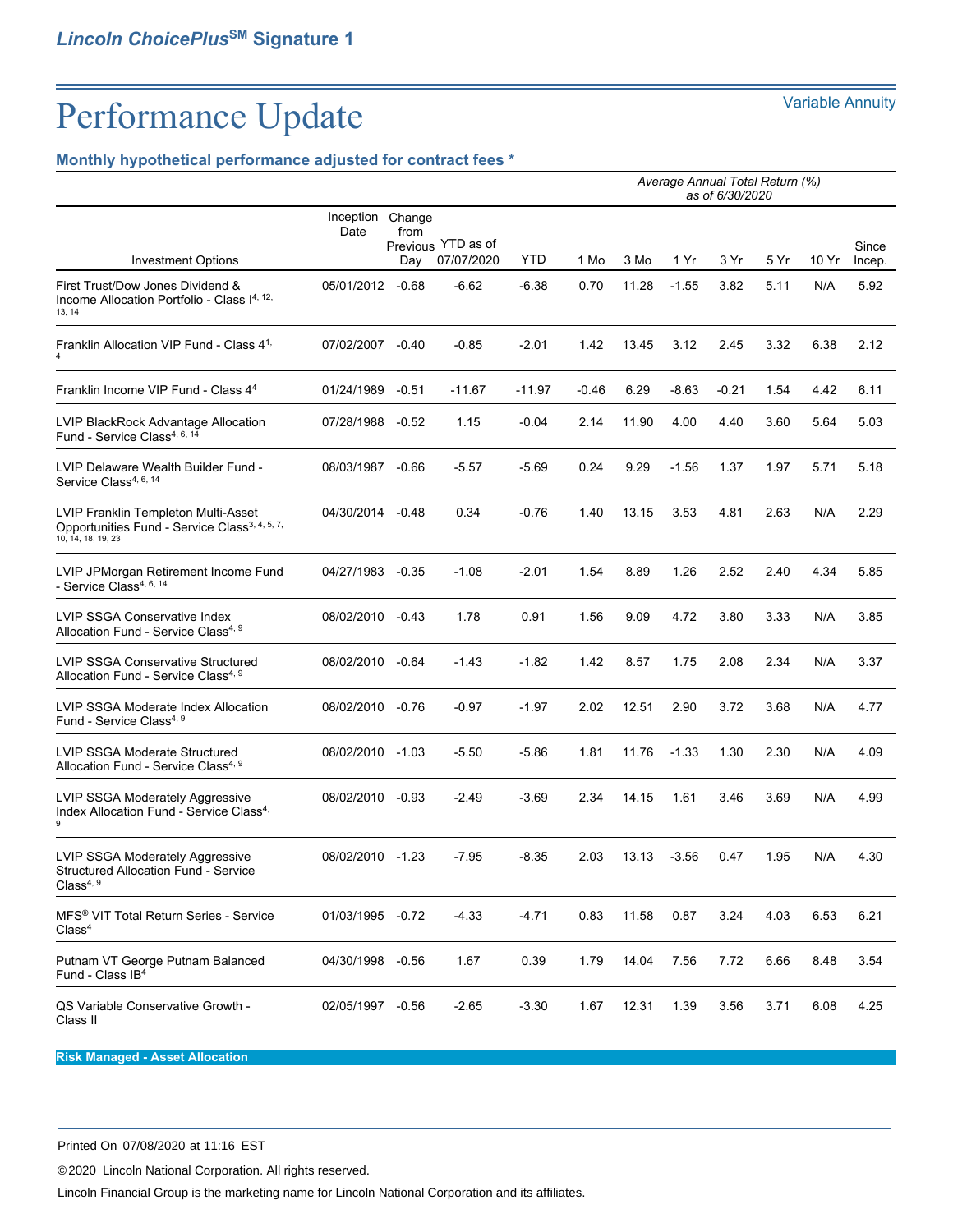## **Monthly hypothetical performance adjusted for contract fees \***

|                                                                                                                    |                   | Average Annual Total Return (%)<br>as of 6/30/2020 |                                  |          |         |       |         |         |      |       |                 |
|--------------------------------------------------------------------------------------------------------------------|-------------------|----------------------------------------------------|----------------------------------|----------|---------|-------|---------|---------|------|-------|-----------------|
| <b>Investment Options</b>                                                                                          | Inception<br>Date | Change<br>from<br>Day                              | Previous YTD as of<br>07/07/2020 | YTD      | 1 Mo    | 3 Mo  | 1 Yr    | 3 Yr    | 5 Yr | 10 Yr | Since<br>Incep. |
| <b>LVIP BlackRock Global Allocation</b><br>Managed Risk Fund - Service Class <sup>1, 4, 9,</sup><br>14, 22         | 04/30/2013        | $-0.50$                                            | $-3.91$                          | $-5.08$  | 0.98    | 7.94  | 0.10    | 1.28    | 0.95 | N/A   | 1.30            |
| LVIP BlackRock Global Growth ETF<br>Allocation Managed Risk Fund - Service<br>Class <sup>1, 4, 9, 14, 22, 23</sup> | 04/29/2016 -0.48  |                                                    | $-7.43$                          | $-7.86$  | $-0.38$ | 3.43  | $-3.28$ | 2.55    | N/A  | N/A   | 3.66            |
| LVIP BlackRock U.S. Growth ETF<br>Allocation Managed Risk Fund - Service<br>Class <sup>4, 9, 14, 22, 23</sup>      | 04/29/2016        | -0.39                                              | $-6.48$                          | $-6.72$  | $-0.52$ | 3.50  | $-1.26$ | 3.46    | N/A  | N/A   | 4.80            |
| LVIP Global Aggressive Growth<br>Allocation Managed Risk Fund - Service<br>Class <sup>1, 4, 9, 14, 22</sup>        | 10/31/2018 -0.81  |                                                    | $-6.89$                          | $-7.41$  | 1.03    | 6.63  | $-1.97$ | N/A     | N/A  | N/A   | 2.04            |
| <b>LVIP Global Conservative Allocation</b><br>Managed Risk Fund - Service Class <sup>1, 4, 9,</sup><br>14, 22      | 05/03/2005 -0.39  |                                                    | $-2.93$                          | $-3.48$  | 0.99    | 6.05  | 0.01    | 2.29    | 2.08 | 4.31  | 3.88            |
| LVIP Global Growth Allocation Managed<br>Risk Fund - Service Class <sup>1, 4, 9, 14, 22</sup>                      | 05/03/2005        | $-0.68$                                            | $-5.98$                          | -6.46    | 0.99    | 6.26  | $-1.52$ | 1.60    | 1.71 | 4.47  | 3.27            |
| <b>LVIP Global Moderate Allocation</b><br>Managed Risk Fund - Service Class <sup>1, 4, 9,</sup><br>14, 22          | 05/03/2005        | -0.57                                              | $-4.61$                          | $-5.10$  | 1.01    | 6.08  | $-0.64$ | 1.95    | 1.77 | 4.38  | 3.61            |
| LVIP SSGA Global Tactical Allocation<br>Managed Volatility Fund - Service Class <sup>1,</sup><br>4, 9, 14, 20, 23  | 05/03/2005 -0.92  |                                                    | $-7.95$                          | $-8.61$  | 1.38    | 7.05  | $-3.78$ | 0.06    | 0.53 | 3.60  | 2.21            |
| LVIP U.S. Aggressive Growth Allocation<br>Managed Risk Fund - Service Class <sup>4, 9, 14,</sup><br>22             | 10/31/2018 -0.70  |                                                    | $-5.25$                          | -5.59    | 0.16    | 6.33  | 0.31    | N/A     | N/A  | N/A   | 3.43            |
| LVIP U.S. Growth Allocation Managed<br>Risk Fund - Service Class <sup>4, 9, 14, 22</sup>                           | 04/30/2015 -0.59  |                                                    | $-3.98$                          | $-4.35$  | 0.33    | 6.15  | 1.17    | 3.27    | 3.05 | N/A   | 2.72            |
| <b>Risk Managed - US Large Cap</b>                                                                                 |                   |                                                    |                                  |          |         |       |         |         |      |       |                 |
| LVIP BlackRock Dividend Value<br>Managed Volatility Fund - Service<br>Class <sup>14, 20</sup>                      | 02/03/1994 -1.53  |                                                    | $-17.24$                         | $-16.32$ | $-1.71$ | 2.09  | $-9.87$ | $-1.27$ | 1.74 | 5.20  | 5.17            |
| LVIP Blended Large Cap Growth<br>Managed Volatility Fund - Service<br>Class <sup>14, 20, 23</sup>                  | 02/03/1994        | $-0.75$                                            | 3.11                             | 1.51     | 1.32    | 11.18 | 8.13    | 7.71    | 6.30 | 8.34  | 5.76            |
| LVIP ClearBridge QS Select Large Cap<br>Managed Volatility Fund - Service<br>Class <sup>14, 20</sup>               | 12/31/2013 -0.94  |                                                    | $-6.03$                          | -6.82    | $-0.46$ | 5.34  | 0.06    | 4.75    | 5.21 | N/A   | 4.37            |
| LVIP Dimensional U.S. Equity Managed<br>Volatility Fund - Service Class <sup>9, 14, 20, 23</sup>                   | 04/29/2011 -1.13  |                                                    | $-7.64$                          | $-7.80$  | 0.37    | 6.96  | $-1.13$ | 2.82    | 3.09 | N/A   | 5.23            |

Printed On 07/08/2020 at 11:16 EST

©2020 Lincoln National Corporation. All rights reserved.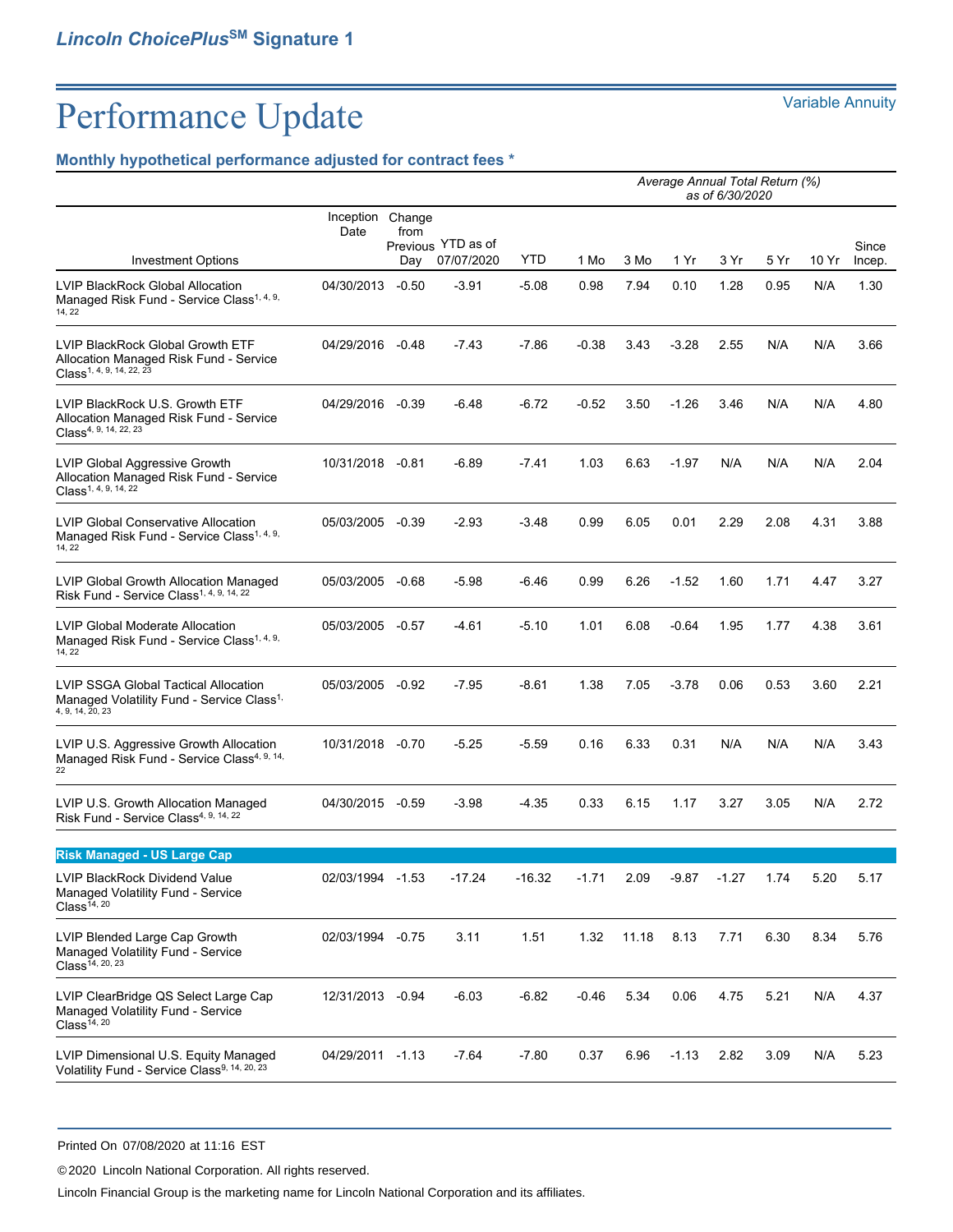## **Monthly hypothetical performance adjusted for contract fees \***

|                                                                                                                       | Average Annual Total Return (%)<br>as of 6/30/2020 |                |                                  |          |         |         |          |         |         |         |                 |
|-----------------------------------------------------------------------------------------------------------------------|----------------------------------------------------|----------------|----------------------------------|----------|---------|---------|----------|---------|---------|---------|-----------------|
|                                                                                                                       | Inception<br>Date                                  | Change<br>from |                                  |          |         |         |          |         |         |         |                 |
| <b>Investment Options</b>                                                                                             |                                                    | Day            | Previous YTD as of<br>07/07/2020 | YTD      | 1 Mo    | 3 Mo    | 1 Yr     | 3 Yr    | 5 Yr    | 10 Yr   | Since<br>Incep. |
| LVIP Fidelity Institutional AM® Select<br>Core Equity Managed Volatility Fund -<br>Service Class <sup>9, 14, 20</sup> | 04/30/2013                                         | $-0.72$        | 1.41                             | $-0.11$  | 0.85    | 8.61    | 6.99     | 5.70    | 4.58    | N/A     | 5.82            |
| LVIP Invesco Select Equity Income<br>Managed Volatility Fund - Service<br>Class <sup>14, 20</sup>                     | 12/31/2013 -1.21                                   |                | $-12.32$                         | $-11.98$ | $-0.02$ | 6.35    | $-6.12$  | 0.61    | 0.54    | N/A     | 0.64            |
| LVIP SSGA Large Cap Managed<br>Volatility Fund - Service Class <sup>9, 14, 20</sup>                                   | 04/30/2013 -0.91                                   |                | $-4.17$                          | $-4.81$  | 0.35    | 6.53    | 2.71     | 5.53    | 5.29    | N/A     | 5.70            |
| <b>Risk Managed - US Mid Cap</b>                                                                                      |                                                    |                |                                  |          |         |         |          |         |         |         |                 |
| LVIP American Century Select Mid Cap<br>Managed Volatility Fund - Service Class <sup>3,</sup><br>14, 20               | 12/31/2013 -1.05                                   |                | $-15.37$                         | $-15.12$ | $-0.74$ | 6.53    | $-8.22$  | 0.14    | 3.05    | N/A     | 4.03            |
| LVIP Blended Mid Cap Managed<br>Volatility Fund - Service Class <sup>3, 14, 20, 23</sup>                              | 05/01/2001                                         | $-0.14$        | 2.43                             | 1.31     | 0.60    | 12.01   | 6.02     | 10.87   | 6.51    | 7.45    | 3.32            |
| LVIP JPMorgan Select Mid Cap Value<br>Managed Volatility Fund - Service Class <sup>3,</sup><br>14, 20, 23             | 05/01/2001 -1.19                                   |                | $-18.20$                         | $-17.33$ | $-0.61$ | 3.78    | -13.48   | $-4.06$ | $-1.52$ | 5.19    | 4.00            |
| <b>Risk Managed - US Small Cap</b>                                                                                    |                                                    |                |                                  |          |         |         |          |         |         |         |                 |
| LVIP SSGA SMID Cap Managed<br>Volatility Fund - Service Class <sup>3, 9, 14, 20</sup>                                 | 04/30/2013                                         | -0.89          | $-16.33$                         | $-15.50$ | 0.34    | 7.33    | -11.67   | $-2.69$ | $-0.80$ | N/A     | 1.48            |
| Risk Managed - Global/International                                                                                   |                                                    |                |                                  |          |         |         |          |         |         |         |                 |
| LVIP Dimensional International Equity<br>Managed Volatility Fund - Service Class <sup>1,</sup><br>9, 14, 20, 23       | 04/29/2011 -1.53                                   |                | $-24.51$                         | $-25.36$ | 2.06    | 10.00   | $-21.26$ | $-7.46$ | $-4.27$ | N/A     | $-2.44$         |
| LVIP Franklin Templeton Global Equity<br>Managed Volatility Fund - Service Class <sup>1,</sup><br>14, 20              | 08/01/1985                                         | $-0.96$        | $-7.88$                          | $-8.50$  | $-0.03$ | 5.64    | $-4.31$  | $-0.46$ | $-0.29$ | 4.40    | 5.86            |
| LVIP MFS International Equity Managed<br>Volatility Fund - Service Class <sup>1, 9, 14, 20</sup>                      | 04/30/2013 -1.26                                   |                | $-14.18$                         | $-15.44$ | 2.26    | 8.33    | $-9.77$  | 1.34    | 1.95    | N/A     | 1.00            |
| LVIP Multi-Manager Global Equity<br>Managed Volatility Fund - Service Class <sup>1,</sup><br>4, 9, 14, 20             | 04/30/2014 -1.33                                   |                | $-7.23$                          | $-8.28$  | 2.48    | 10.77   | $-2.60$  | 1.92    | 2.02    | N/A     | 1.46            |
| LVIP SSGA International Managed<br>Volatility Fund - Service Class <sup>1, 9, 14, 20</sup>                            | 12/31/2013 -1.35                                   |                | $-17.52$                         | $-18.46$ | 1.98    | 7.69    | $-13.81$ | $-3.71$ | $-2.54$ | N/A     | $-2.70$         |
| <b>Money Market</b>                                                                                                   |                                                    |                |                                  |          |         |         |          |         |         |         |                 |
| LVIP Government Money Market Fund -<br>Service Class <sup>14, 25</sup>                                                | 01/07/1982                                         | 0.00           | $-0.47$                          | $-0.45$  | $-0.11$ | $-0.32$ | -0.44    | $-0.30$ | $-0.68$ | $-0.97$ | 2.31            |

Printed On 07/08/2020 at 11:16 EST

©2020 Lincoln National Corporation. All rights reserved.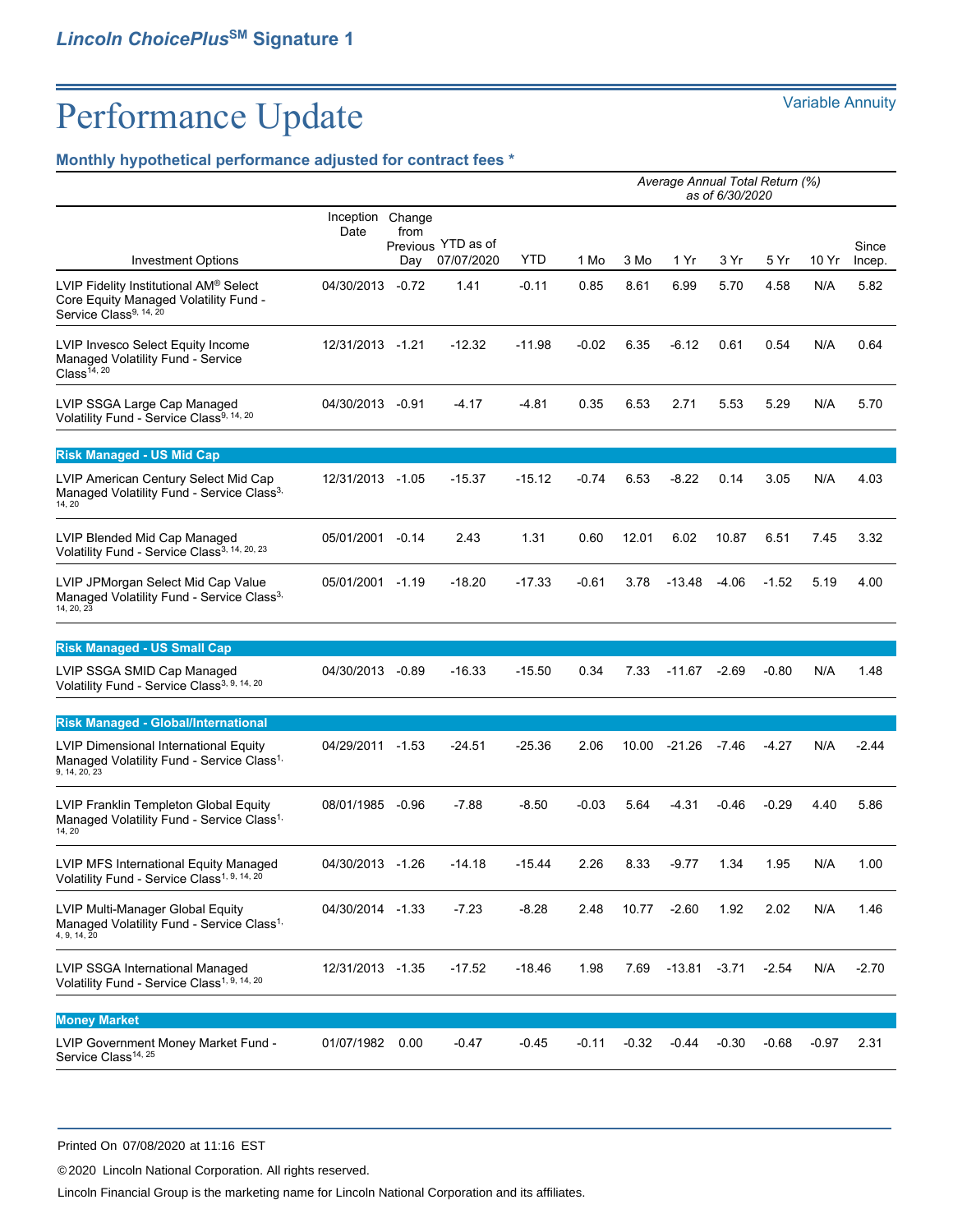## **Monthly hypothetical performance adjusted for contract fees \***

|                                                                                   | Average Annual Total Return (%)<br>as of 6/30/2020 |                       |                                  |          |         |       |              |         |         |       |                 |
|-----------------------------------------------------------------------------------|----------------------------------------------------|-----------------------|----------------------------------|----------|---------|-------|--------------|---------|---------|-------|-----------------|
| <b>Investment Options</b>                                                         | Inception<br>Date                                  | Change<br>from<br>Day | Previous YTD as of<br>07/07/2020 | YTD      | 1 Mo    | 3 Mo  | 1 Yr         | 3 Yr    | 5 Yr    | 10 Yr | Since<br>Incep. |
| <b>US Large Value</b>                                                             |                                                    |                       |                                  |          |         |       |              |         |         |       |                 |
| American Century VP Large Company<br>Value Fund - Class II                        | 10/29/2004                                         | $-1.15$               | $-15.44$                         | $-15.60$ | $-0.86$ | 12.97 | $-8.16$      | 0.41    | 2.45    | 8.43  | 4.33            |
| Delaware VIP Value <sup>6</sup>                                                   | 07/28/1988 -1.55                                   |                       | $-16.38$                         | $-15.73$ | $-1.25$ | 14.87 | $-9.66$      | 1.50    | 3.52    | 10.06 | 6.74            |
| Franklin Mutual Shares VIP Fund - Class<br>4                                      | 11/08/1996 -1.53                                   |                       | $-22.17$                         | $-21.73$ | $-0.11$ | 11.20 | $-15.96$     | $-4.70$ | $-0.83$ | 5.11  | 4.57            |
| LVIP American Growth-Income Fund -<br>Service Class II <sup>21</sup>              | 02/08/1984 -1.03                                   |                       | $-2.92$                          | $-4.52$  | 1.68    | 19.51 | 2.95         | 8.16    | 8.11    | 11.34 | 9.05            |
| LVIP MFS Value Fund - Service Class                                               | 05/01/1992 -1.29                                   |                       | $-13.70$                         | $-13.83$ | $-0.81$ | 13.72 | $-6.28$      | 1.46    | 4.35    | 9.28  | 7.27            |
| LVIP SSGA Large Cap 100 Fund -<br>Service Class                                   | 04/30/2008                                         | $-2.11$               | $-19.60$                         | $-18.66$ | 1.01    | 18.84 | $-11.34$     | $-0.92$ | 2.97    | 9.12  | 6.07            |
| Putnam VT Equity Income Fund - Class<br>IB                                        | 05/01/2003 -1.31                                   |                       | $-12.70$                         | $-12.97$ | 0.03    | 17.28 | $-3.36$      | 4.00    | 4.80    | 10.47 | 7.51            |
| <b>US Mid Value</b>                                                               |                                                    |                       |                                  |          |         |       |              |         |         |       |                 |
| AB VPS Small/Mid Cap Value Portfolio -<br>Class $B^3$                             | 05/01/2001                                         | $-2.51$               | $-25.95$                         | $-23.91$ | 1.08    | 20.34 | $-20.44$     | $-5.88$ | $-1.03$ | 6.65  | 6.42            |
| LVIP Delaware Mid Cap Value Fund -<br>Service Class <sup>3, 6</sup>               | 12/28/1981 -2.13                                   |                       | $-24.86$                         | $-23.44$ | 1.61    |       | 18.69 -16.98 | $-2.89$ | 1.24    | 7.76  | 8.83            |
| LVIP Wellington Mid-Cap Value Fund -<br>Service Class <sup>3</sup>                | 05/01/2001                                         | $-2.59$               | $-24.16$                         | $-22.57$ | 0.29    | 16.53 | $-14.18$     | $-3.09$ | $-0.56$ | 7.18  | 5.13            |
| <b>US Mid Growth</b>                                                              |                                                    |                       |                                  |          |         |       |              |         |         |       |                 |
| Delaware VIP® Smid Cap Core Series -<br>Service Class <sup>3, 6</sup>             | 07/12/1991                                         | $-1.98$               | $-15.97$                         | $-14.83$ | 0.69    | 22.28 | $-9.53$      | 0.99    | 2.87    | 10.30 | 7.76            |
| Fidelity <sup>®</sup> VIP Mid Cap Portfolio - Service<br>Class $23$               | 12/28/1998                                         | $-1.61$               | $-13.73$                         | $-13.21$ | 2.36    | 24.21 | $-9.43$      | $-0.78$ | 1.65    | 7.15  | 9.38            |
| LVIP Baron Growth Opportunities Fund -<br>Service Class <sup>3</sup>              | 10/01/1998 -1.71                                   |                       | $-1.94$                          | $-1.96$  | 1.80    | 28.38 | 4.54         | 10.56   | 8.38    | 12.79 | 10.13           |
| LVIP T. Rowe Price Structured Mid-Cap<br>Growth Fund - Service Class <sup>3</sup> | 02/03/1994                                         | $-0.84$               | 2.64                             | 1.49     | 2.43    | 30.02 | 8.46         | 12.88   | 10.24   | 13.48 | 6.08            |
| <b>US Mid Blend</b>                                                               |                                                    |                       |                                  |          |         |       |              |         |         |       |                 |
| ClearBridge Variable Mid Cap Portfolio -<br>Class $II3$                           | 11/01/1999                                         | -1.47                 | $-12.62$                         | $-12.64$ | 0.68    | 21.09 | $-5.51$      | 1.21    | 2.51    | 9.21  | 5.90            |
| LVIP SSGA Mid-Cap Index Fund -<br>Service Class <sup>3, 16</sup>                  | 08/29/2014 -1.92                                   |                       | $-14.66$                         | $-13.66$ | 1.07    | 23.48 | $-8.51$      | 0.46    | 3.25    | N/A   | 3.48            |

Printed On 07/08/2020 at 11:16 EST

©2020 Lincoln National Corporation. All rights reserved.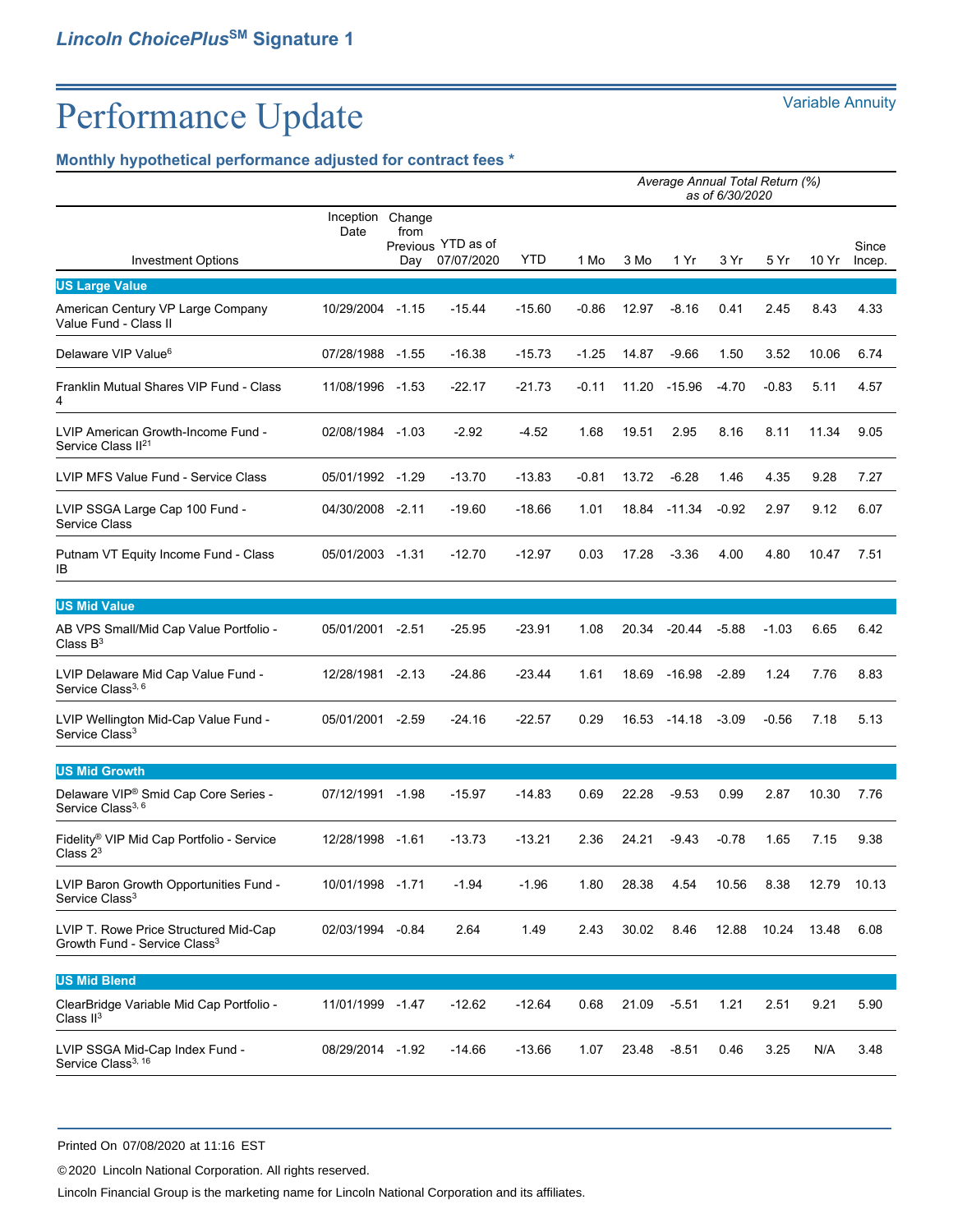### **Monthly hypothetical performance adjusted for contract fees \***

|                                                                                       |                   |                       |                                  |            | Average Annual Total Return (%)<br>as of 6/30/2020 |       |          |         |         |       |                 |
|---------------------------------------------------------------------------------------|-------------------|-----------------------|----------------------------------|------------|----------------------------------------------------|-------|----------|---------|---------|-------|-----------------|
| <b>Investment Options</b>                                                             | Inception<br>Date | Change<br>from<br>Day | Previous YTD as of<br>07/07/2020 | <b>YTD</b> | 1 Mo                                               | 3 Mo  | 1 Yr     | 3 Yr    | 5 Yr    | 10 Yr | Since<br>Incep. |
| <b>US Small Value</b>                                                                 |                   |                       |                                  |            |                                                    |       |          |         |         |       |                 |
| Delaware VIP Small Cap Value <sup>3, 6</sup>                                          | 12/27/1993        | $-2.48$               | $-29.03$                         | $-26.52$   | 1.51                                               | 17.20 | $-20.35$ | $-6.40$ | $-0.24$ | 6.79  | 7.47            |
| LVIP SSGA Small-Mid Cap 200 Fund -<br>Service Class <sup>3</sup>                      | 04/30/2008        | $-3.13$               | $-28.57$                         | $-25.98$   | 6.12                                               | 25.27 | $-19.60$ | $-8.15$ | $-2.44$ | 5.31  | 4.58            |
| <b>US Small Blend</b>                                                                 |                   |                       |                                  |            |                                                    |       |          |         |         |       |                 |
| LVIP SSGA Small-Cap Index Fund -<br>Service Class <sup>3, 16</sup>                    | 04/18/1986        | $-1.87$               | $-15.57$                         | $-14.01$   | 3.38                                               | 24.78 | $-8.58$  | $-0.04$ | 2.21    | 8.31  | 5.62            |
| <b>Alternative Asset</b>                                                              |                   |                       |                                  |            |                                                    |       |          |         |         |       |                 |
| Delaware VIP REIT <sup>2, 6, 8</sup>                                                  | 05/04/1998        | $-2.17$               | $-20.43$                         | $-20.11$   | 0.81                                               | 8.39  | $-14.96$ | $-3.24$ | 0.81    | 6.41  | 6.13            |
| DWS Alternative Asset Allocation VIP<br>Portfolio - Class B <sup>1, 2, 4, 9, 10</sup> | 02/02/2009        | $-0.41$               | $-7.16$                          | $-7.98$    | 1.06                                               | 7.65  | $-4.58$  | $-1.37$ | $-0.82$ | 0.95  | 2.70            |
| LVIP BlackRock Global Real Estate Fund<br>- Service Class <sup>1, 2, 8</sup>          | 04/30/2007        | $-2.26$               | $-16.57$                         | $-16.36$   | 2.37                                               | 11.45 | $-10.83$ | $-0.73$ | 0.48    | 4.41  | $-0.87$         |
| MFS <sup>®</sup> VIT Utilities Series - Service<br>Class <sup>2</sup>                 | 01/03/1995        | $-0.19$               | $-9.09$                          | $-10.42$   | $-1.66$                                            | 9.37  | $-4.12$  | 4.38    | 3.15    | 8.01  | 9.06            |

\* These returns are measured from the inception date of the fund and predate its availability as an investment option in the variable annuity (separate account). This hypothetical representation depicts how the investment option would have performed had the fund been available in the variable annuity during the time period. It includes deductions for the M&E charge and the contract administrative fee. If selected above, the cost for the i4LIFE® Advantage feature or a death benefit will be reflected. The cost for other riders with quarterly charges is not reflected. No surrender charge and no annual contract charge is reflected.

©2020 Lincoln National Corporation. All rights reserved.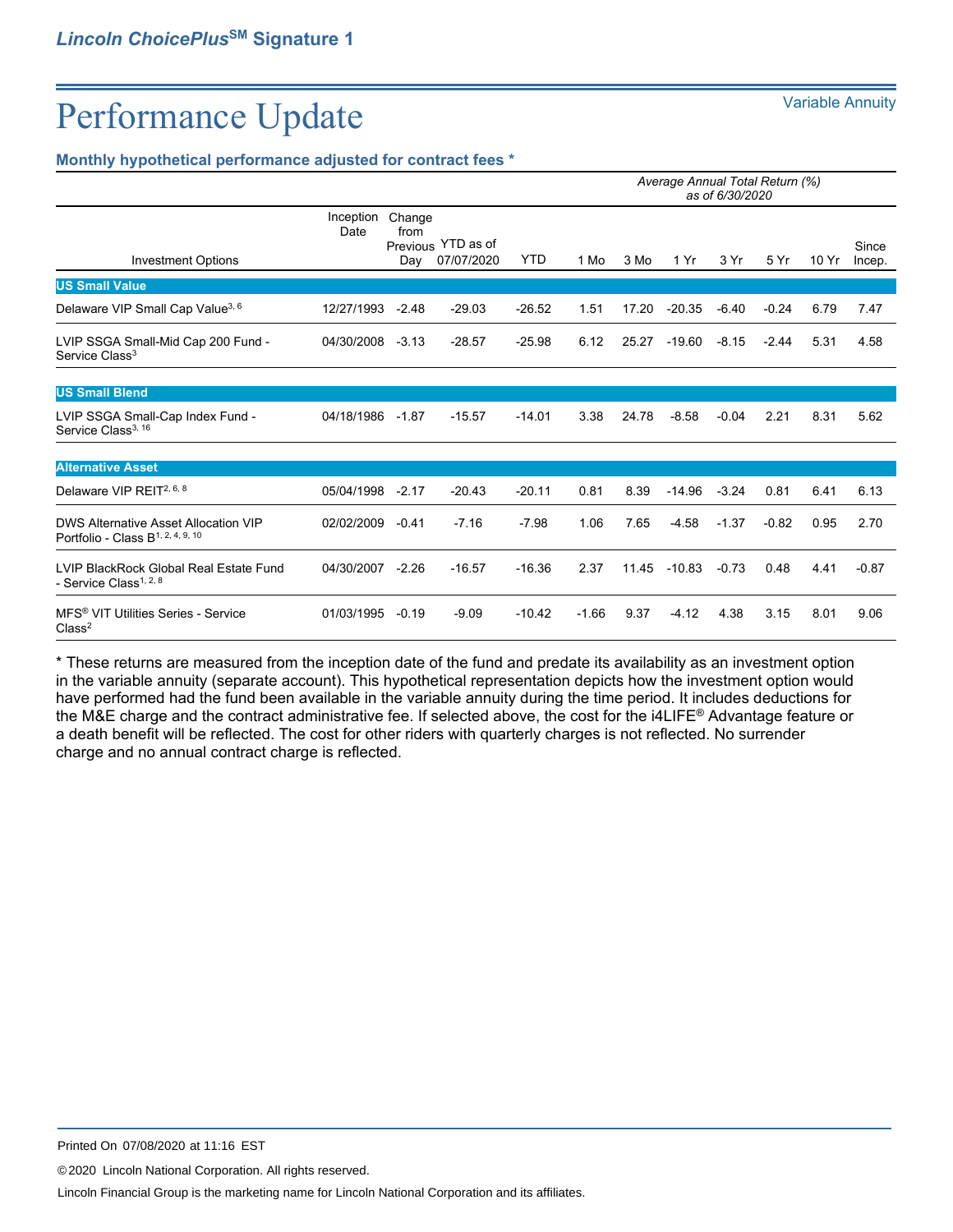#### **1 International**

Investing internationally involves risks not associated with investing solely in the United States, such as currency fluctuation, political or regulatory risk, currency exchange rate changes, differences in accounting and the limited availability of information.

#### **<sup>2</sup> Sector Funds**

Funds that target exposure to one region or industry may carry greater risk and higher volatility than more broadly diversified funds.

### **<sup>3</sup> Small & Mid Cap**

Funds that invest in small and/or midsize company stocks may be more volatile and involve greater risk, particularly in the short term, than those investing in larger, more established companies.

#### **<sup>4</sup> Asset Allocation Portfolios**

Asset allocation does not ensure a profit, nor protect against loss in a declining market.

#### **<sup>5</sup> Bonds**

The return of principal in bond funds is not guaranteed. Bond funds have the same interest rate, inflation, credit, duration, prepayment and market risks that are associated with the underlying bonds owned by the fund or account.

#### **<sup>6</sup> Macquarie Investment Management**

Investments in Delaware VIP Series, Delaware Funds, LVIP Delaware Funds or Lincoln Life accounts managed by Macquarie Investment Management Advisers, a series of Macquarie Investments Management Business Trust, are not and will not be deposits with or liabilities of Macquarie Bank Limited ABN 46 008 583 542 and its holding companies, including their subsidiaries or related companies, and are subject to investment risk, including possible delays in repayment and loss of income and capital invested. No Macquarie Group company guarantees or will guarantee the performance of the fund, the repayment of capital from the fund, or any particular rate of return.

#### **<sup>7</sup> Emerging Markets**

Investing in emerging markets can be riskier than investing in well-established foreign markets. International investing involves special risks not found in domestic investing, including increased political, social and economic instability, all of which are magnified in emerging markets. **<sup>8</sup> REIT**

#### A real estate investment trust (REIT) involves risks such as refinancing, economic conditions in the real estate industry, declines in property values, dependency on real estate management, changes in property taxes, changes in interest rates and other risks associated with a portfolio that concentrates its investments in one sector or geographic region.

#### **<sup>9</sup> Fund of funds**

Each fund is operated as a fund of funds that invests primarily in one or more other funds, rather than in individual securities. A fund of this nature may be more expensive than other investment options because it has additional levels of expenses. From time to time, the Fund's advisor may modify the asset allocation to the underlying funds and may add new funds. A Fund's actual allocation may vary from the target strategic allocation at any point in time. Additionally, the Fund's advisor may directly manage assets of the underlying funds for a variety of purposes.

### **<sup>10</sup> Alternative Funds**

Certain funds (sometimes called "alternative funds") expect to invest in (or may invest in some) positions that emphasize alternative investment strategies and/or nontraditional asset classes and, as a result, are subject to the risk factors of those asset classes and/or investment strategies. Some of those risks may include general economic risk, geopolitical risk, commodity-price volatility, counterparty and settlement risk, currency risk, derivatives risk, emerging markets risk, foreign securities risk, high-yield bond exposure, index investing risk, exchange-traded notes risk, industry concentration risk, leveraging risk, real estate investment risk, master limited partnership risk, master limited partnership tax risk, energy infrastructure companies risk, sector risk, short sale risk, direct investment risk, hard assets sector risk, active trading and "overlay" risks, event-driven investing risk, global macro strategies risk, temporary defensive positions and large cash positions. If you are considering investing in alternative investment funds, you should ensure that you understand the complex investment strategies sometimes employed and be prepared to tolerate the risks of such asset classes. For a complete list of risks, as well as a discussion of risk and investment strategies, please refer to the fund's prospectus. The fund may invest in derivatives, including futures, options, forwards and swaps. Investments in derivatives may cause the fund's losses to be greater than if it invested only in conventional securities and can cause the fund to be more volatile. Derivatives involve risks different from, or possibly greater than, the risks associated with other investments. The fund's use of derivatives may cause the fund's investment returns to be impacted by the performance of securities the fund does not own and may result in the fund's total investment exposure exceeding the value of its portfolio.

#### **<sup>11</sup> Capital Strength**

NASDAQ® and The Capital Strength Index(SM) are registered trademarks of NASDAQ, Inc. (collectively with its affiliates "NASDAQ"). The trademarks have been licensed for use for certain purposes by First Trust Advisors L.P. and First Trust Capital Strenght Portfolio. The portfolio is not sponsored, endorsed, sold or promoted by NASDAQ, and NASDAQ makes no representation regarding the advisability of purchasing the portfolio.

### **<sup>12</sup> Exchange-traded funds**

Exchange-traded funds (ETFs) in this lineup are available through collective trusts or mutual funds. Investors cannot invest directly in an ETF.

### **<sup>13</sup> Dow Jones**

Dow Jones is a registered trademark of Dow Jones Trademark Holdings LLC (Dow Jones). The trademark has been licensed to S&P Dow Jones Indices LLC and has been sublicensed for use for certain purposes by First Trust Advisors L.P. The product is not sponsored, endorsed, sold or promoted by Standard & Poor's, and Standard & Poor's makes no representation regarding the advisability of purchasing the product.

### **<sup>14</sup> Manager of managers funds**

Subject to approval of the fund's board, Lincoln Investment Advisors Corporation (LIAC) has the right to engage or terminate a subadvisor at any time, without a shareholder vote, based on an exemptive order from the Securities and Exchange Commission. LIAC is responsible for overseeing all subadvisors for funds relying on this exemptive order.

### **<sup>15</sup> Private Equity**

The fund is subject to certain underlying risks that affect the listed private equity companies in which the fund invests. These underlying risks may include, but are not limited to, additional liquidity risk, industry risk, non-U.S. security risk, currency risk, valuation risk, credit risk, managed portfolio risk and derivatives risk. There are inherent risks in investing in private equity companies, as little public information generally exists for private and thinly traded companies, and there is a risk that investors may not be able to make fully informed investment decisions. Listed private equity companies may have relatively concentrated portfolios, which may lead to more volatility. Certain fund investments may be exposed to liquidity risk due to low trading

#### Printed On 07/08/2020 at 11:16 EST

©2020 Lincoln National Corporation. All rights reserved.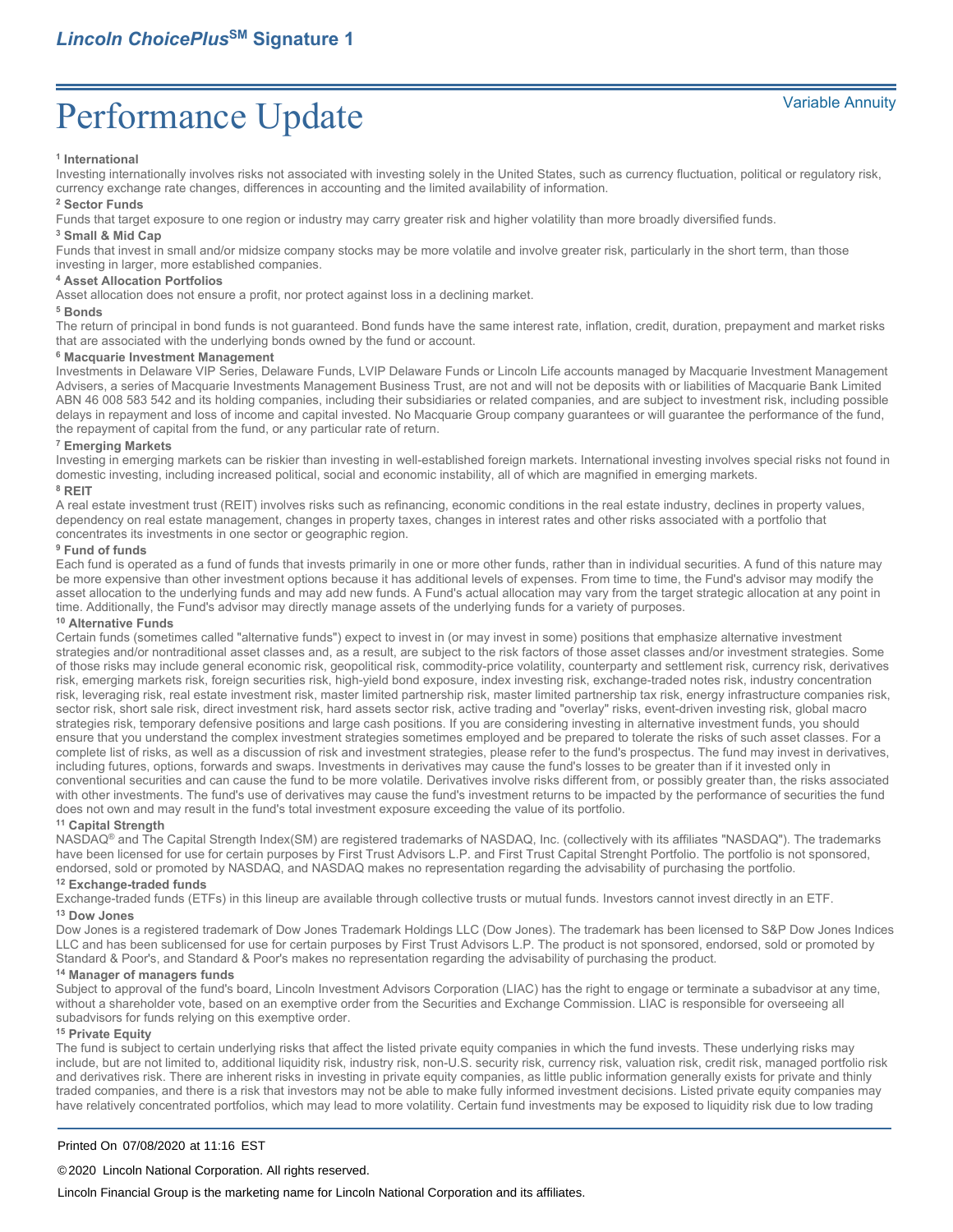volume, lack of a market maker or legal restrictions limiting the availability of the fund to sell particular securities at any given price and/or time. As a result, these securities may be more difficult to value.

### **<sup>16</sup> Index**

An index is unmanaged, and one cannot invest directly in an index. Indices do not reflect the deduction of any fees.

### **<sup>17</sup> S&P EWI**

"Standard & Poor's®," "S&P®," "Standard & Poor's Equal Weight Index," "S&P EWI," "S&P 500®," "Standard & Poor's 500" and "500" are trademarks of The McGraw-Hill Companies, Inc. and have been licensed for use by the Invesco V.I. Equally-Weighted S&P 500 Fund. The fund is not sponsored, endorsed, sold or promoted by S&P, and S&P makes no representation regarding the advisability of investing in the fund.

#### **<sup>18</sup> High-yield or mortgage-backed funds**

High-yield funds may invest in high-yield or lower rated fixed income securities (junk bonds) or mortgage-backed securities with exposure to subprime mortgages, which may experience higher volatility and increased risk of nonpayment or default.

#### **<sup>19</sup> Commodities**

Exposure to the commodities markets may subject the fund to greater volatility than investments in traditional securities, particularly if the investments involve leverage. This fund will typically seek to gain exposure to the commodities markets by investing in commodity-linked derivative instruments, swap transactions, or index- and commodity-linked "structured" notes. These instruments may subject the fund to greater volatility than investments in traditional securities. A commodities fund may be non-diversified, which means it may incur greater risk by concentrating its assets in a smaller number of issuers than a diversified fund.

### **<sup>20</sup> Managed Volatility Strategy**

The fund's managed volatility strategy is not a guarantee, and the fund's shareholders may experience losses. The fund employs hedging strategies designed to reduce overall portfolio volatility. The use of these hedging strategies may limit the upside participation of the fund in rising equity markets relative to unhedged funds, and the effectiveness of such strategies may be impacted during periods of rapid or extreme market events.

#### **<sup>21</sup> Feeder funds**

This fund operates under a master-feeder structure. The fund invests all its assets in a separate mutual fund (the master fund) that, in turn, purchases investment securities. Funds of this nature may be more expensive than other investment options. Performance, if shown, is from the inception date of each master fund that was purchased by the applicable LVIP American Fund (i.e., the feeder fund in the master-feeder fund structure). Performance information shown is that of each master fund, as adjusted for the feeder fund expenses, including the fees and expenses of the Service Class II shares and product fees. The performance information shown is not the feeder fund's own performance, and it should not be considered as indicative of past or future performance or as a substitute for the fund's performance.

#### **<sup>22</sup> Risk Management Strategy**

The fund's risk management strategy is not a guarantee, and the funds shareholders may experience losses. The fund employs hedging strategies designed to provide downside protection during sharp downward movements in equity markets. The use of these hedging strategies may limit the upside participation of the fund in rising equity markets relative to other unhedged funds, and the effectiveness of such strategies may be impacted during periods of rapid or extreme market events.

#### **<sup>23</sup> Multimanager**

For those funds that employ a multimanager structure, the fund¿s advisor is responsible for overseeing the subadvisors. While the investment styles employed by the fund¿s subadvisors are intended to be complementary, they may not, in fact, be complementary. A multimanager approach may result in more exposure to certain types of securities risks and in higher portfolio turnover.

#### **<sup>24</sup> Floating rate funds**

Floating rate funds should not be considered alternatives to CDs or money market funds and should not be considered as cash alternatives.

#### **<sup>25</sup> Money Market Funds**

You can lose money by investing in the fund. Although the fund seeks to preserve the value of your investment at \$1.00 per share (or, for the LVIP Government Money Market Fund, at \$10.00 per share), it cannot guarantee it will do so. An investment in the fund is not insured or guaranteed by the Federal Deposit Insurance Corporation or any other government agency. The fund¿s sponsor has no legal obligation to provide financial support to the fund, and you should not expect that the sponsor will provide financial support to the fund at any time.

#### **<sup>26</sup> MSCI**

The fund described herein is indexed to an MSCI® index. It is not sponsored, endorsed, or promoted by MSCI®, and MSCI®; bears no liability with respect to any such fund or to an index on which a fund is based. The prospectus and statement of additional information contain a more detailed description of the limited relationship MSCI®; has with Lincoln Investment Advisors Corporation and any related funds. **<sup>27</sup> S&P**

The Index to which this fund is managed is a product of S&P Dow Jones Indices LLC (SPDJI) and has been licensed for use by one or more of the portfolio's service providers (licensee). Standard & Poor's®; and S&P® are registered trademarks of Standard & Poor's Financial Services LLC (S&P); Dow Jones® is a registered trademark of Dow Jones Trademark Holdings LLC (Dow Jones); and these trademarks have been licensed for use by SPDJI and sublicensed for certain purposes by the licensee. S&P®, S&P GSCI® and the Index are trademarks of S&P and have been licensed for use by SPDJI and its affiliates and sublicensed for certain purposes by the licensee. The Index is not owned, endorsed, or approved by or associated with any additional third party. The licensee's products are not sponsored, endorsed, sold or promoted by SPDJI, Dow Jones, S&P, their respective affiliates, or their third party licensors, and none of these parties or their respective affiliates or third party licensors make any representation regarding the advisability of investing in such products, nor do they have liability for any errors, omissions, or interruptions of the Index®.

| <b>Important Disclosures</b>                                                                                                                                                                                                                                                                                                                               | <b>Asset Categories</b> |
|------------------------------------------------------------------------------------------------------------------------------------------------------------------------------------------------------------------------------------------------------------------------------------------------------------------------------------------------------------|-------------------------|
| Lincoln Financial Group is the marketing name for Lincoln National Corporation and its affiliates.                                                                                                                                                                                                                                                         | $=$ US Large Growth     |
| This variable product is issued on form number 30070-B and state variations by The Lincoln National Life Insurance<br>Company, Fort Wayne, IN, and distributed by Lincoln Financial Distributors, Inc., a broker/dealer. The Lincoln<br>National Life Insurance Company does not solicit business in the state of New York, nor is it authorized to do so. | $=$ US Large Blend      |

#### Printed On 07/08/2020 at 11:16 EST

©2020 Lincoln National Corporation. All rights reserved.